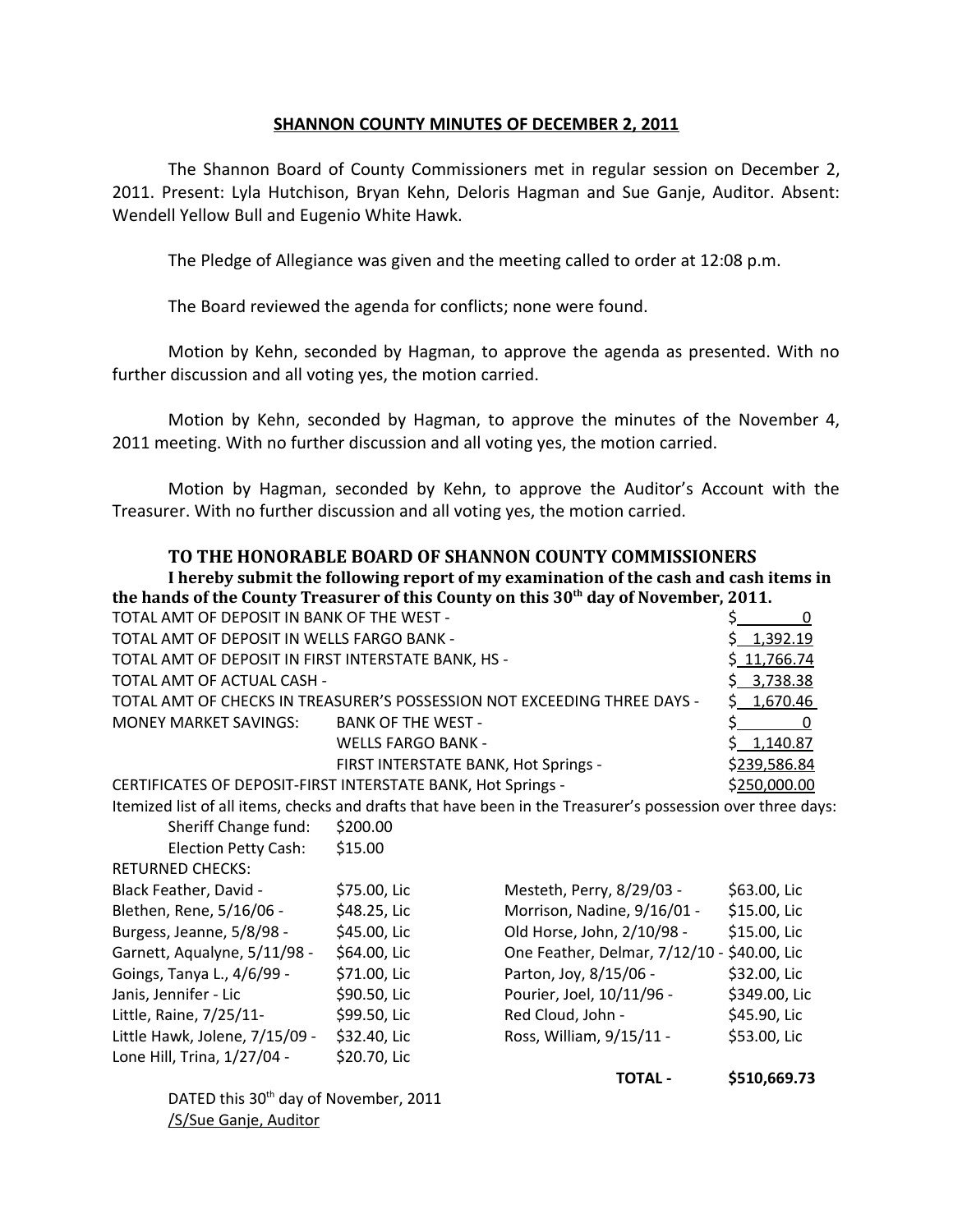## SUE GANJE, COUNTY AUDITOR OF SHANNON COUNTY

THE ABOVE BALANCE REFLECTS COUNTY MONIES, MONIES HELD IN TRUST, AND MONIES COLLECTED FOR AND TO BE REMITTED TO OTHER ENTITIES: SCHOOLS, TOWNS AND STATE.

Motion by Hagman, seconded by Kehn, to approve the following bills as presented. With no further discussion and all voting yes, the motion carried.

| <b>GENERAL FUND</b>           |                             |            |
|-------------------------------|-----------------------------|------------|
| <b>COMMISSIONERS</b>          | <b>NOVEMBER SALARIES</b>    | \$495.33   |
| <b>AUDITOR'S OFFICE</b>       | <b>NOVEMBER SALARIES</b>    | \$2,603.64 |
| <b>TREASURER'S OFFICE</b>     | <b>NOVEMBER SALARIES</b>    | \$2,629.23 |
| STATE'S ATTORNEY OFFICE       | <b>NOVEMBER SALARIES</b>    | \$1,104.37 |
| DIRECTOR OF EQUALIZATION      | <b>NOVEMBER SALARIES</b>    | \$1,402.11 |
| <b>REGISTER OF DEEDS</b>      | <b>NOVEMBER SALARIES</b>    | \$1,562.95 |
| <b>VETERANS SERVICES</b>      | <b>NOVEMBER SALARIES</b>    | \$794.17   |
| <b>SHERIFF'S OFFICE</b>       | <b>NOVEMBER SALARIES</b>    | \$2,336.74 |
| <b>CORONER</b>                | <b>NOVEMBER SALARIES</b>    | \$452.88   |
| <b>AT &amp; T</b>             | <b>TELEPHONE</b>            | \$125.31   |
| <b>CARDMEMBER SERVICE</b>     | <b>MISC</b>                 | \$753.65   |
| CAROL BUTZMAN CONSULTING      | MI                          | \$397.89   |
| <b>CENTURY BUSINESS</b>       | <b>COPIER</b>               | \$18.94    |
| <b>CULLIGAN</b>               | <b>WATER</b>                | \$15.25    |
| DAGGETT, JIM                  | DEC BLUE CROSS PAY          | \$362.38   |
| <b>FALL RIVER CO. SHERIFF</b> | <b>INMATE</b>               | \$63.00    |
| FARRELL, FARRELL              | <b>NOV DEP ST ATY CONTR</b> | \$1,666.67 |
| <b>GOLDEN WEST</b>            | <b>TELEPHONE</b>            | \$180.96   |
| <b>GOLDEN WEST</b>            | <b>TELEPHONE</b>            | \$207.16   |
| HAGMAN, DELORIS               | <b>TRAVEL</b>               | \$35.52    |
| HUTCHISON, LYLA               | <b>TRAVEL</b>               | \$59.20    |
| <b>KEHN, BRYAN</b>            | <b>TRAVEL</b>               | \$66.60    |
| <b>LAKOTA COUNTRY TIMES</b>   | <b>PUBLISHING</b>           | \$275.40   |
| LINDA KLUENDER                | <b>DOMESTIC ABUSE GRANT</b> | \$141.25   |
| MARTINEZ, AUDREY L            | <b>TRAVEL</b>               | \$91.02    |
| <b>NACO</b>                   | <b>DUES</b>                 | \$400.00   |
| PENNINGTON CO STATES ATTY     | MI                          | \$200.00   |
| <b>QUILL CORPORATION</b>      | <b>SUPPLY</b>               | \$109.63   |
| <b>QUILL CORPORATION</b>      | <b>SUPPLY</b>               | \$15.09    |
| <b>REGIONAL HEALTH</b>        | <b>AUTOPSY</b>              | \$360.00   |
| SD ASSN OF COUNTY COMM.       | <b>CAT LEGAL</b>            | \$53.33    |
| <b>SHARI WINSLOW</b>          | <b>DOMESTIC ABUSE GRANT</b> | \$141.25   |
| SOUTH DAKOTA RETIREMENT       | NOVEMBER RETIREMENT         | \$1,824.56 |
| <b>STATE TREASURER</b>        | MI                          | \$2,647.06 |
| <b>US POSTAL SERVICE</b>      | <b>POSTAGE</b>              | \$422.81   |
| <b>VERIZON WIRELESS</b>       | <b>CELL PHONE</b>           | \$31.96    |
| <b>WELLS FARGO BANK</b>       | NOV/PAYROLL TAXES           | \$2,515.93 |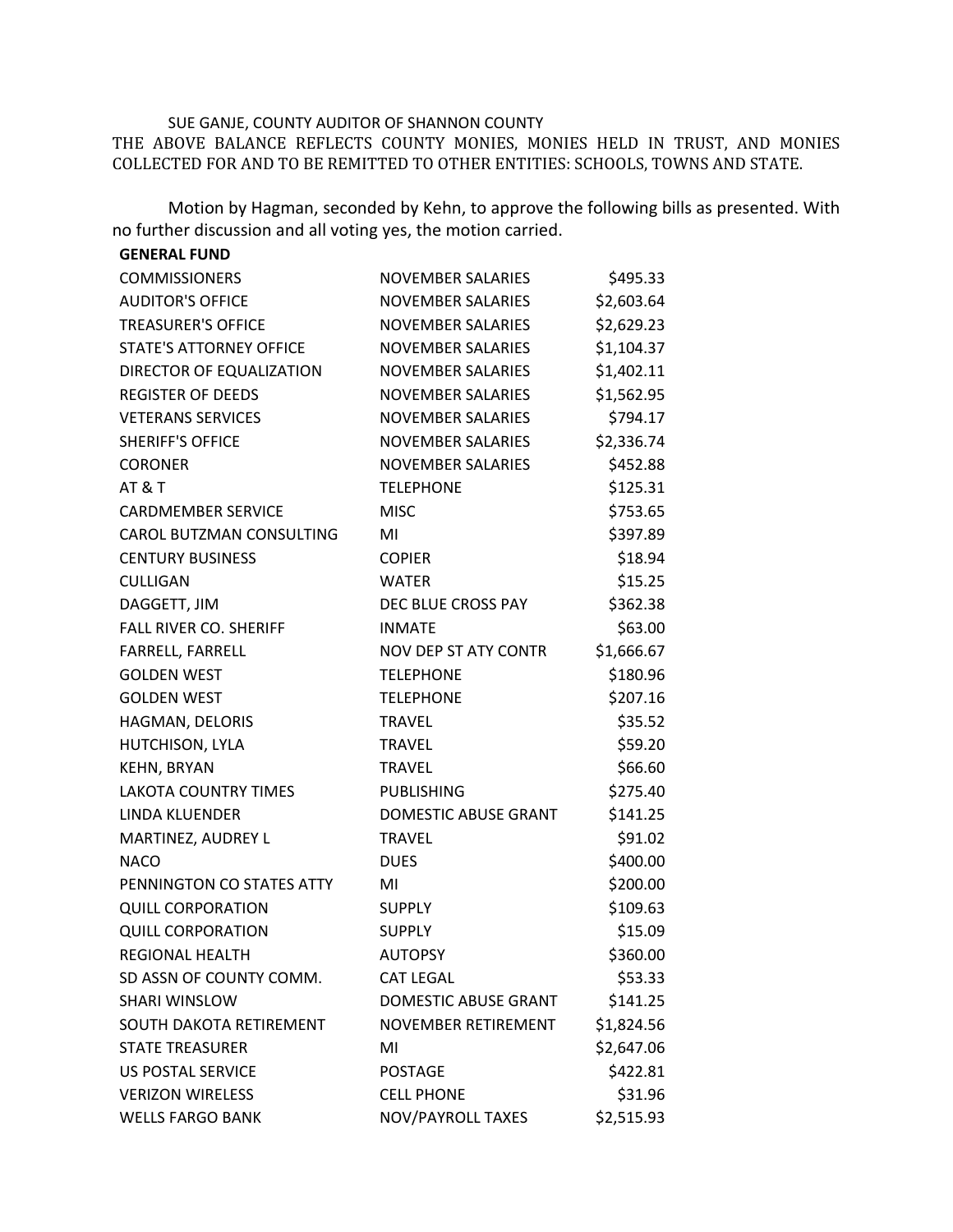| <b>WESTERN SD JUV SERVICES</b>   | <b>JUVENILE</b>                | \$215.00    |
|----------------------------------|--------------------------------|-------------|
| WHITE HAWK, EUGENIO              | <b>TRAVEL</b>                  | \$69.56     |
| YELLOW BULL, WENDELL             | <b>TRAVEL</b>                  | \$47.36     |
|                                  | <b>GENERAL FUND TOTAL</b>      | \$26,895.16 |
| <b>ROAD &amp; BRIDGE</b>         |                                |             |
| <b>ROAD &amp; BRIDGE</b>         | <b>NOVEMBER SALARIES</b>       | \$7,085.31  |
| AND ADDITIONAL OVERTIME FOR      |                                |             |
| LYNX BETTELYOUN                  |                                | \$137.66    |
| <b>DAVID WHITEFACE</b>           |                                | \$126.00    |
| <b>LEON ZIMBELMAN</b>            |                                | \$126.00    |
| AT&T                             | <b>TELEPHONE</b>               | \$86.18     |
| <b>BLUE CROSS/BLUE SHIELD</b>    | DEC PREMIUMS HEALTH            | \$1,094.25  |
| <b>BUTLER MACHINERY CO.</b>      | <b>REPAIR</b>                  | \$375.24    |
| <b>CALIFORNIA CONTRACTORS</b>    | <b>SUPPLY</b>                  | \$179.40    |
| <b>CARDMEMBER SERVICE</b>        | <b>MISC</b>                    | \$48.01     |
| <b>CULLIGAN</b>                  | <b>WATER</b>                   | \$10.00     |
| <b>DWARE INC</b>                 | <b>SOFTWARE</b>                | \$1,400.00  |
| <b>GOLDEN WEST</b>               | <b>TELEPHONE</b>               | \$1.46      |
| <b>GOLDEN WEST</b>               | <b>TELEPHONE</b>               | \$2.12      |
| <b>GREAT PLAINS COMMUNICATIO</b> | <b>TELEPHONE</b>               | \$173.92    |
| <b>GREAT WESTERN TIRE INC.</b>   | <b>SUPPLY</b>                  | \$3,019.60  |
| HOMESTEAD BUILDING               | <b>REPAIR</b>                  | \$40.07     |
| <b>HUSKER AUTO PARTS</b>         | <b>REPAIR</b>                  | \$185.78    |
| <b>LACREEK ELECTRIC ASSOC</b>    | <b>UTILITY</b>                 | \$211.55    |
| <b>LAKOTA COUNTRY TIMES</b>      | <b>PUBLISHING</b>              | \$220.00    |
| MCI COMM SERVICE                 | <b>TELEPHONE</b>               | \$44.69     |
| NEBRASKA CHILD SUPPORT           | <b>CHILD SUPPORT</b>           | \$245.00    |
| <b>QUILL CORPORATION</b>         | <b>SUPPLY</b>                  | \$6.99      |
| SIOUX CITY FOUNDRY CO            | <b>REPAIR</b>                  | \$679.29    |
| SOUTH DAKOTA RETIREMENT          | NOVEMBER RETIREMENT            | \$1,176.24  |
| VALLETTE, DAVID R                | <b>SUPPLY</b>                  | \$5.50      |
| <b>WELLS FARGO BANK</b>          | NOV/PAYROLL TAXES              | \$2,243.71  |
|                                  | <b>ROAD &amp; BRIDGE TOTAL</b> | \$18,923.97 |
|                                  | <b>GRAND TOTAL</b>             | \$45,819.13 |

Motion by Kehn, seconded by Hagman, to set 1:30 p.m. on December 28, 2011 as the date and time for a year-end meeting to be held via teleconference. With no further discussion and all voting yes, the motion carried.

Motion by Hagman, seconded by Kehn, to approve contingency transfers in the following amounts. With no further discussion and all voting yes, the motion carried.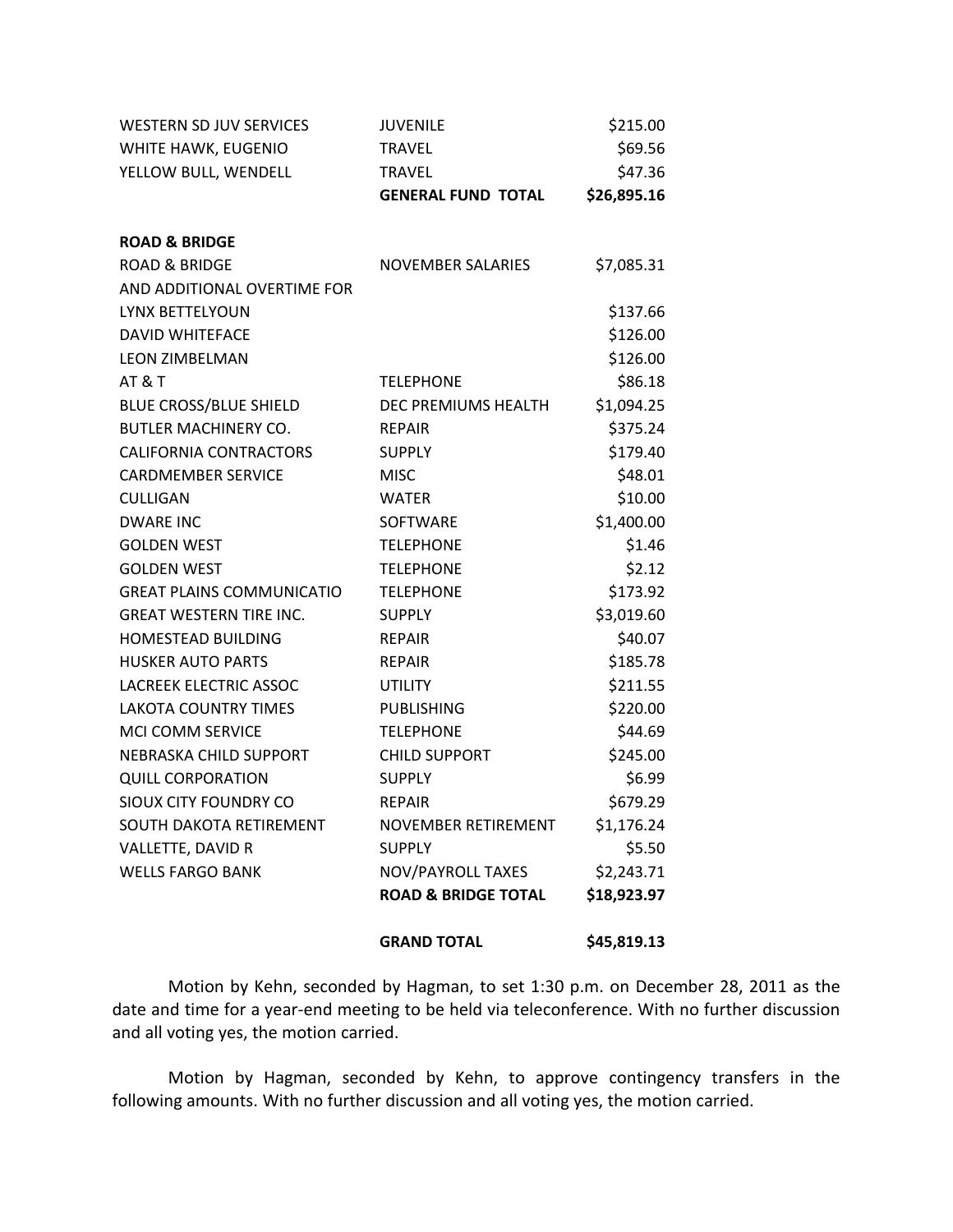CONTINGENCY TRANSFERS:

| Acct #        | Description                     | <b>Amount</b> |
|---------------|---------------------------------|---------------|
| 10100x4223130 | Judicial System                 | \$118.80      |
| 10100x4262153 | <b>Court Appointed Attorney</b> | \$1,109.88    |
| 10100x4260154 | Abuse & Neglect                 | \$549.40      |
| 10100x4261212 | County Jail                     | \$2,910.00    |
| 10100x4260154 | <b>Mentally Handicapped</b>     | \$310.07      |
|               |                                 | \$4,998.15    |

Motion by Kehn, seconded by Hagman, to accept and place on file the report of Veterans Services Officer Archie Hopkins. With no further discussion and all voting yes, the motion carried.

Motion by Kehn, seconded by Hagman, to approve a letter to congressional delegates following up on discussions regarding Shannon County lands that are federally designated as non-taxable, but don't qualify for Payment in Lieu of Taxes funding. With no further discussion and all voting yes, the motion carried.

Wendell Yellow Bull entered the meeting at 12:31 p.m.

Deputy State's Attorney Pat Ginsbach met with the Board to present two pipeline easements submitted by OST Rural Water. Motion by Hagman, seconded by Kehn, to approve pipeline easements for Oglala Sioux Tribe Rural Water for a 30' wide easement for a pipeline adjacent to County Road #15, commencing in and running through Section 2, Township 36, Range 41 West, Shannon County, South Dakota and a 30' easement for a pipeline adjacent to County Road #15, commencing in and running through Sections 14, 11 and 2, all in Township 36, Range 41 West, Shannon County, South Dakota. With no further discussion and all voting yes, the motion carried.

Sheriff Jim Daggett presented his monthly report to the Board. Motion by Kehn, seconded by Hagman, to accept the report of Sheriff Daggett. With no further discussion and all voting yes, the motion carried.

Motion by Yellow Bull, seconded by Kehn, to enter into Executive Session for personnel matters and job interviews. With no further discussion and all voting yes, the motion carried and the Board went into Executive Session at 1:00 p.m.

Eugenio White Hawk entered the meeting at 1:01 p.m.

The Board came out of Executive Session at 1:45 p.m. Motion by Kehn, seconded by Yellow Bull, to recess for fifteen minutes. With no further discussion and all voting yes, the motion carried.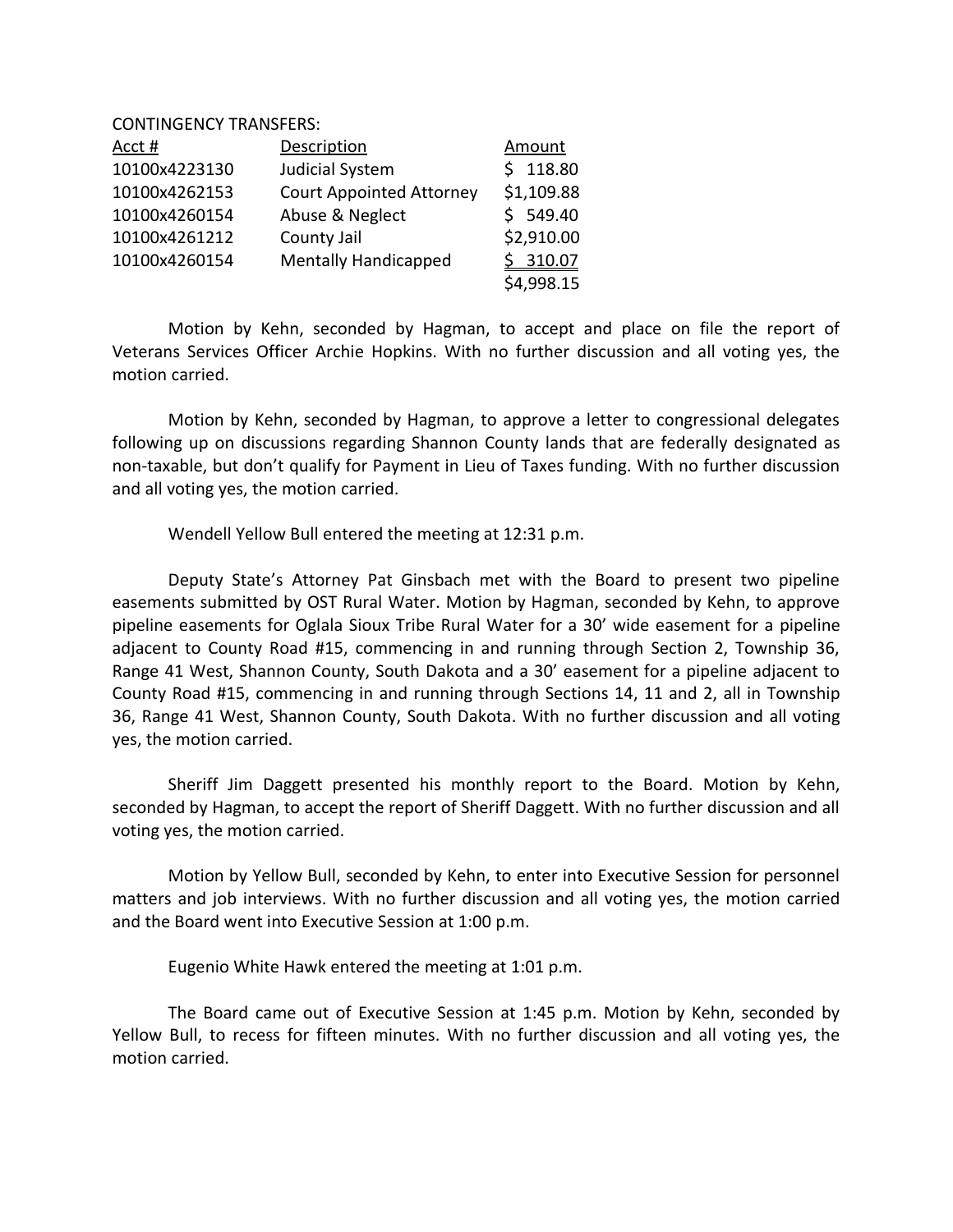The meeting resumed with a discussion on the 2012 election year and continued Section 4(f)4 and Section 203 obligations for minority language voting. Present for the discussion were SaraBeth Donovan, Deputy Chief of the Voting Section, Civil Rights Division and Michelle McLeod, Trial Attorney, both with the US Department of Justice. The Memorandum of Agreement was reviewed as it pertains to obligations for the 2012 election. Early voting activity will not conflict with the MOA and the Tribal office may be able to provide a part-time office location. Donovan urged the Commission to start coordination efforts now so that the Department of Justice could be contacted if changes to procedures were needed.

The 2012 contract with the Fall River / Shannon County Officials was presented. Motion by Yellow Bull, seconded by Hagman, to approve the 2012 contract with the Fall River / Shannon County Officials as presented. With no further discussion and all voting yes, the motion carried.

Motion by Yellow Bull, seconded by Kehn, to approve the 2012 contract with the Fall River / Shannon County State's Attorney as presented. With no further discussion and all voting yes, the motion carried.

Discussion was held on a letter from Steven Sandven, an attorney representing twentyfive county residents who are asking the county to provide early voting at satellite offices in 2012. Motion by Yellow Bull, seconded by White Hawk, to approve early voting in Pine Ridge as follows: voting will be held at a location to be determined; the location will be operated for three days per week and advertised as such; dates of operation for the satellite office for the Primary Election will be May 21, 23, 25, 28 and 30, 2012, June 1, 2012; dates for the General Election will be October 22, 24, 26, 29 and 31, 2012 and November 2, 1012; early voting will also be available at the Fall River County Courthouse in Hot Springs and via US Mail; early voting information will be available on the county website. With no further discussion and all voting yes, the motion carried.

Motion by Yellow Bull, seconded by Hagman, to enter into Executive Session for personnel matters. With no further discussion and all voting yes, the motion carried and the Board went into Executive Session at 3:53 p.m.

The Board came out of Executive Session at 4:05 p.m. Motion by Hagman, seconded by Yellow Bull, to appoint Lynx Bettelyoun as Highway Superintendent at a salary of \$30,000.00 plus benefits, to be reviewed in six months. With no further discussion and all voting yes, the motion carried.

Motion by Yellow Bull, seconded by White Hawk, to adjourn. With no further discussion and all voting yes, the motion carried and the Board adjourned at 4:09 p.m.

/s/ Lyla Hutchison Lyla Hutchison, Chairman ATTEST: Board of Shannon County Commissioners